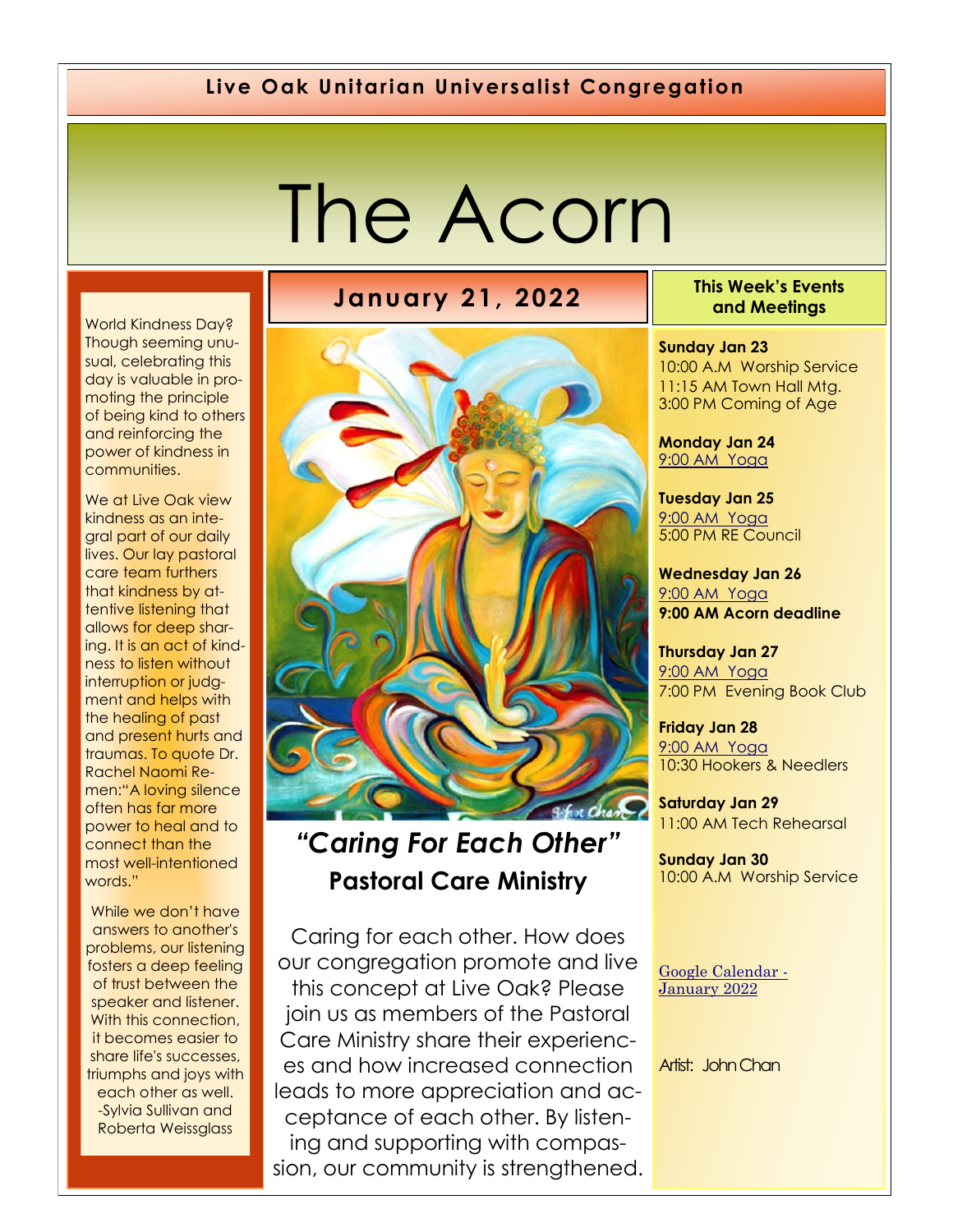**PAGE 2 THE ACORN** 

### **Worship Service 01.23.22**

#### **Live Oak Unitarian Universalist Congregation of Goleta Order of Service January 23, 2022 "***Caring For Each Other"* **A Service Presented by Members of the Pastoral Care Ministry A/V support: Michael Wittman; Tech support: Drew Carter**

**Music for Gathering** (begins at 9:50 a.m.) John Douglas, Music Director

**Prelude** ~ *It's Alright to Cry* **Cry Cry John Douglas** Words and Music by Carol Hall

**Welcome Song** ~ *Enter, Rejoice, and Come In* #361 Words & music: Louise Ruspini

**Welcome** Jim Wells, Worship Associate

**Chalice Lighting** Cecilia Ramirez -Catherine Callahan

As the chalice is lit let us come together into the sacred space we have created.

Let the cares of the day fall away and know that here is a place for quiet reflection,

For a pause in our lives, for breathing into our true selves.

Let what is said and felt here add richness to the dimensions of our lives and spiritual practices.

We are strong together in community.

We share the experience of being human.

Let the warmth of the chalice lit during our time together

Connect us and carry us into the world.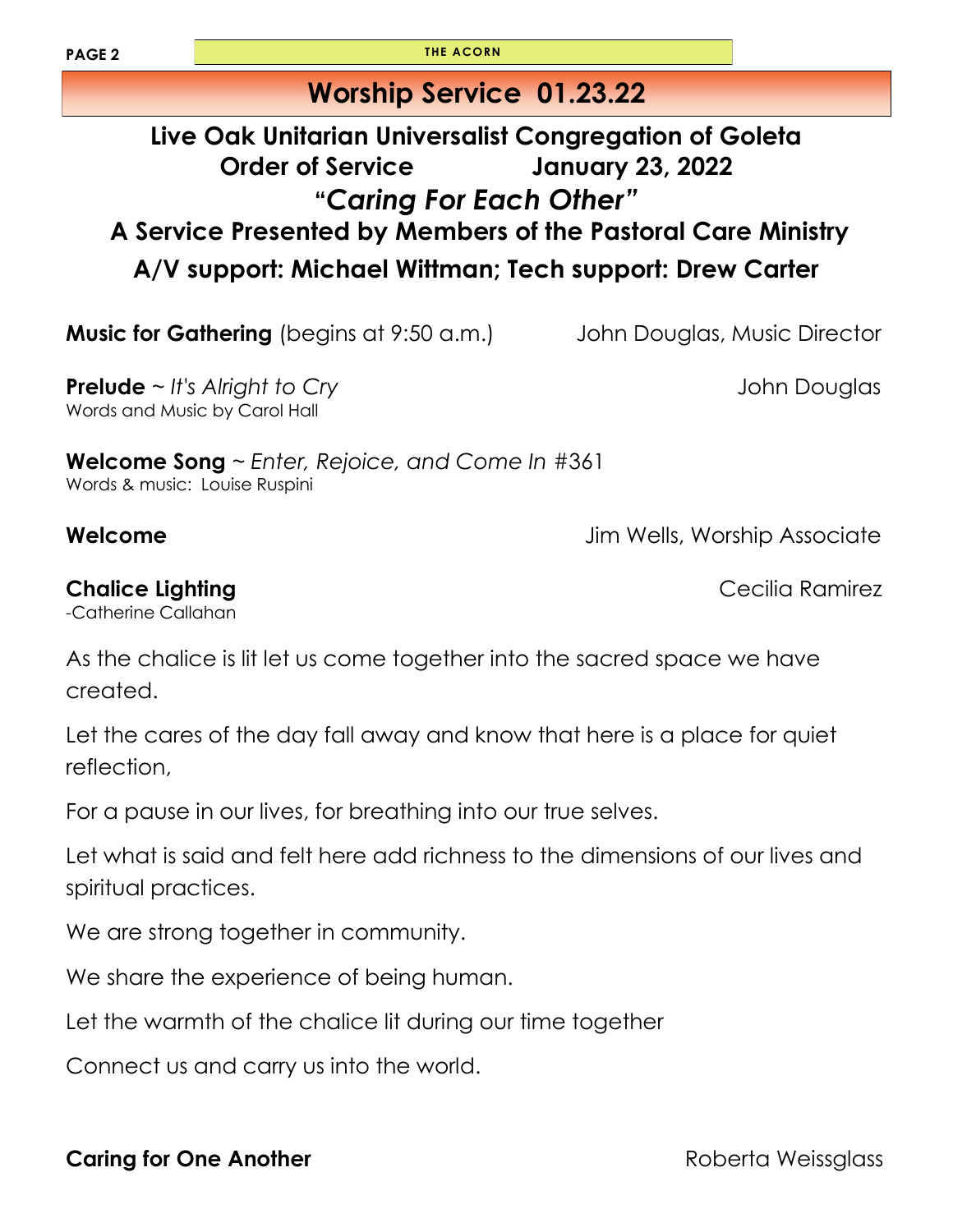| <b>Opening Song</b> ~ "How Could Anyone?" #1053<br>Words & music: Libby Roderick                                               |                                                               |  |  |
|--------------------------------------------------------------------------------------------------------------------------------|---------------------------------------------------------------|--|--|
| <b>Message for All Ages</b><br>The Boy, The Mole, The Fox and The Horse.<br>by Charlie Mackesy                                 | Kristin Otte                                                  |  |  |
| This Little Light of Mine                                                                                                      |                                                               |  |  |
| <b>Sharing of Joys and Sorrows</b><br>Jim Wells                                                                                |                                                               |  |  |
| <b>Meditation</b><br>"Feel That?<br><b>By Gwen Matthews</b>                                                                    | Kristin Otte                                                  |  |  |
| <b>Congregational Response</b> $\sim$ We Would Be One #318<br>Words: Samuel Anthony Wright; Music: Jean Sebelius               |                                                               |  |  |
| Homily~ Caring for Each Other<br>-Sylvia Sullivan, Colleen Poulsen, Priscilla Marchus                                          |                                                               |  |  |
| <b>Musical Response</b> $\sim$ He Ain't Heavy, He's My Brother<br>Nansie Douglas<br>Words by Bob Russell; music by Bobby Scott |                                                               |  |  |
| <b>Sharing in Stewardship</b>                                                                                                  | Jim Wells                                                     |  |  |
| Closing Song $\sim$ Lean On Me #1021<br>Words & music: Bill Withers                                                            | Live Oak Sunday Worship<br>January 23, 2022 10:00 AM          |  |  |
| <b>Benediction</b><br>Cecilia Ramirez                                                                                          |                                                               |  |  |
| <b>Postlude</b> $\sim$ Bridge Over Troubled Water                                                                              | https://zoom.us/j/991200709<br><b>Meeting ID: 991 200 709</b> |  |  |
| Nansie Douglas<br>Words & music by Paul Simon                                                                                  | <b>Dial by your location</b>                                  |  |  |
|                                                                                                                                | $0.15.0700110 + 1.001.715$                                    |  |  |

*Five-minute break and then all are invited to re-gather for our monthly Town Hall Meeting.*

**PAGE 3**

+1 253 215 8782 US +1 301 715 8592 US

Find your local number: <https://zoom.us/u/a3HkXnuGD>

**Worship Service 01.23.22**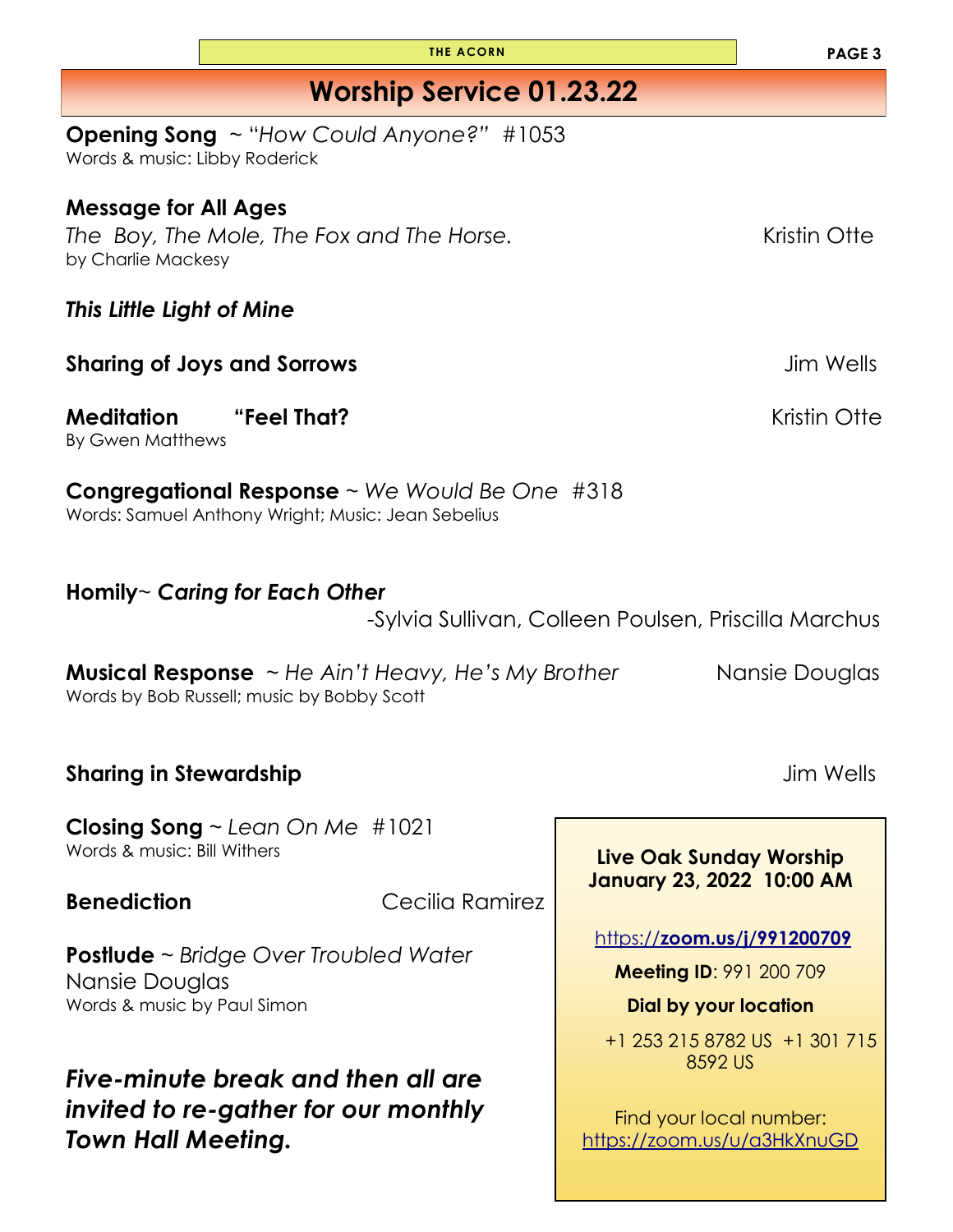**PAGE 4 THE ACORN** 

### **Upcoming Services**

## **January 30 The Intention Gap**

#### *Rev. Tamara Casanova Suzuki*

Our Live Oak Covenant Groups have been exploring the theme of living with intention through the month of January. Today's service will take one facet of this theme and delve a bit deeper into the various intentions in our lives and how those might play out in a broader context.

## **Religious Exploration 01.23.22**

#### **THIS WEEK IN RELIGIOUS EXPLORATION**

#### **Coming of Age will meet with Steven this Sun. the 23rd, 3:00-5:00**.

This Sunday, the Coming of Age teens will meet and (socially distance) walk the UCSB Labyrinth. PLEASE drop your teen off at the WESTERN side of UCSB on Ocean Rd at the western end of the campus. There is a roundabout at the end by Manzanita Hall. This is the Isla Vista side of UCSB. I will be at the roundabout to receive them between 2:45-3:00. Pick up is at 5:00 PM. Sorry, unable to offer rides to anyone….covid-safety. They need to bring their journal and something to write with, a bottle of water, and they should also have a mask with them, of course .

We will walk the labyrinth and write about our impressions about it. Afterwards, we are going to talk CREDOS and their CoA requirements.

We have our service on May 1, 2022, so we are over half way through the Coming of Age process. Thanks for all your cooperation and commitment.

Contact Steven [dresteven@liveoakgoleta.org](mailto:dresteven@liveoakgoleta.org) for RE/kid related issues RE/kid related items

## **Pastoral Care in January**

Many thanks to those who make it possible for your minister to take much needed time off! Our Worship Ministry will be facilitating interesting and engaging Sunday services, and the Pastoral Care Ministry will cover any pastoral issues. If you need pastoral support this week between Jan 17-23, please contact Priscilla Marchus. Wishing you all a very happy and safe holiday season and may 2022 be kind to us all.

With love and blessings, Rev. Tamara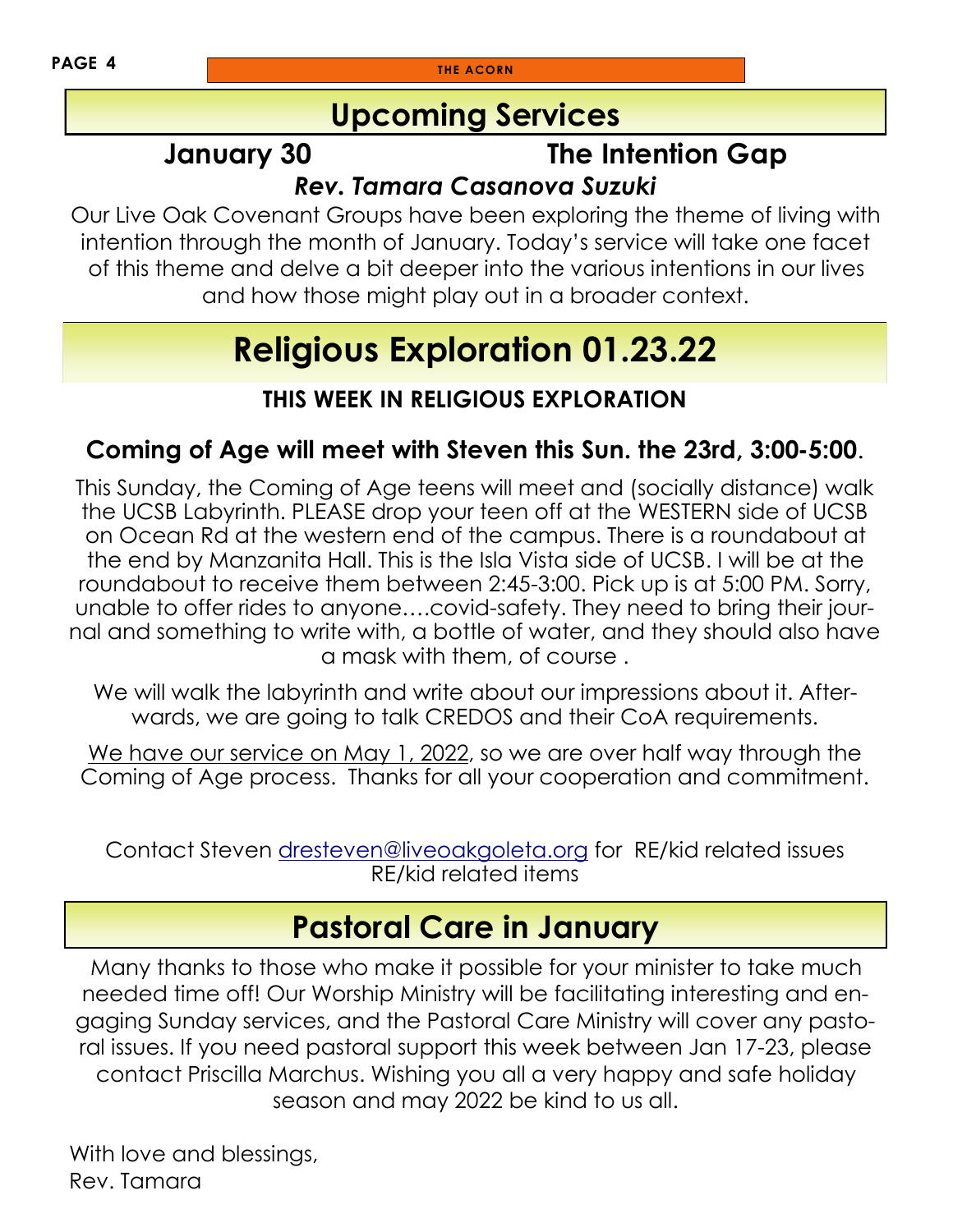## **Social Justice Upcoming Activities 01.21.22**

**"If you are neutral in situations of injustice, you have chosen the side of the oppressor." ~Desmond Tutu**

- 1. **January 27, Activist Brown Bag Lunch** 12-1:30. Want to meet and share with fellow activists and organizers for a just and humane community. Join with The Fund for SB Activists. [Video Conference Link](https://us02web.zoom.us/j/89308621694?pwd=NVlMTWRkeVd3UkE3OVJoRGhSaFRJQT09)
- 2. **Feb. 8, ECOFaith,** a coalition of local faith communities under the umbrella of the SB Interfaith Coalition, has started a new virtual speaker series this spring on the second Tuesday of the month from 12-1 pm. The first speaker is Stan Roden with the Citizens Climate Lobby speaking about "Carbon Tax/Dividends. Upcoming speakers: March 8, Art Cisneros, Chumash Firekeeper; April 12, Naiyerah Kolkailah, from the Islamic Society; and May 10, White Buffalo Land Trust in Carpinteria. Eventbrite link for registering:<https://www.eventbrite.com/e/248370090627>
- 3. **Sunday Feb 13 – Discussion of** *Breathe***:** *A Letter to My Sons* by Imani Perry, our Common Read at Live Oak Social Hour.

4. **The Homeless Point in Time Count**, used to provide data for services for our neighbors without homes, has been delayed this year because of Covid, and will happen February 23 between 5:30-8:30 am. Volunteers will be trained ahead to make contacts and give out information. Can you help with this?<https://countyofsb.pointintime.info/register.cfm>

### **An Ask from Your Live Oak Board**

Wonderful Members and Friends,

We are looking for someone to take on our Stewardship campaign this year. We have reached out to some, but thought this could reach a larger number of you. The campaign this year will most likely be all online, as it was done last year so successfully by Carrie Topliffe. Carrie has even offered to help guide and support the person or persons who choose to take this on. Would you be willing to see this through? Please give it some thought and then reach out to any board member with your good news!

Thank you,

Your Live Oak Board Members Megan Moyer, Mary Johnson, Teka Penteriche, Larry Bishop& Wendy Morgan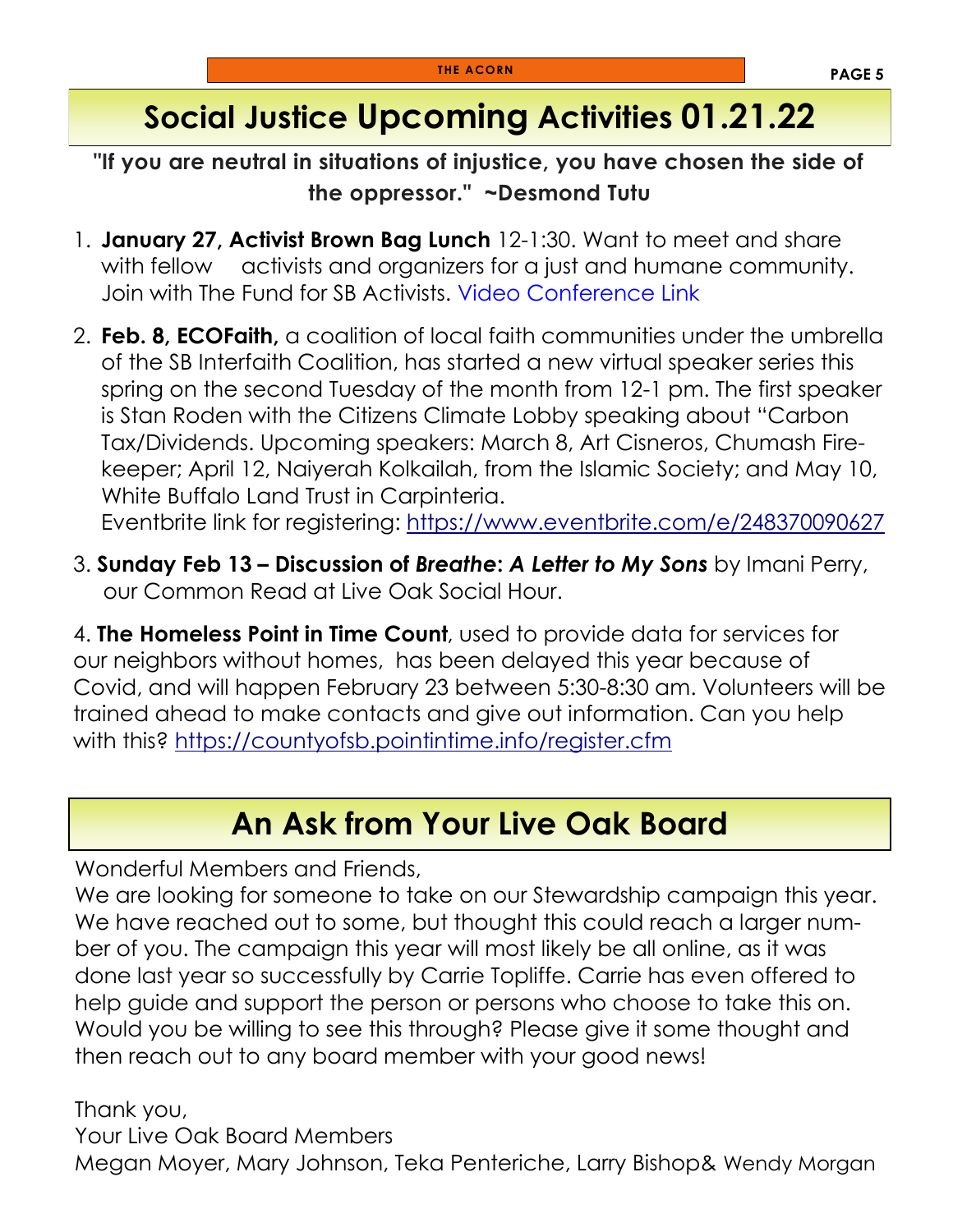#### **PAGE 6**

**THE ACORN**

## **2021 Half Basket Summery**

Hello, generous LO people. Here is a summary of our 2021 half-baskets, with an amazing total of \$10,798.11.

| 1/10<br>1/24<br>2/07<br>2/21<br>3/07 | \$259.00<br>\$254.00<br>\$531.00<br>\$381.00<br>\$500.00 | Coastal Band of Chumash Indians<br>SB ACT/Interfaith Sanctuary Alliance<br><b>Planned Parenthood</b><br><b>Storyteller Children's Center</b><br><b>Healing Justice</b> |
|--------------------------------------|----------------------------------------------------------|------------------------------------------------------------------------------------------------------------------------------------------------------------------------|
| 3/14                                 | \$200.00                                                 | <b>BLUU</b>                                                                                                                                                            |
| 3/21                                 | \$250.00                                                 | 805 Undocufund                                                                                                                                                         |
| 4/04                                 | \$761.50                                                 | <b>Transition House</b>                                                                                                                                                |
| 4/11                                 | \$1110.00                                                | San Marcos Foothills Preserve                                                                                                                                          |
| 5/02                                 | \$250.00                                                 | Camp deBenneville Pines                                                                                                                                                |
| 5/16                                 | \$200.00                                                 | Nature Track                                                                                                                                                           |
| 5/23                                 | \$1555.00                                                | <b>DACA Renewals</b>                                                                                                                                                   |
| 6/06                                 | \$450.00                                                 | <b>Isla Vista Youth Project</b>                                                                                                                                        |
| 6/20                                 | \$226.00                                                 | <b>UUJMCA</b>                                                                                                                                                          |
| 7/04                                 | \$160.00                                                 | <b>Showers of Blessings</b>                                                                                                                                            |
| 8/15                                 | \$232.00                                                 | Water Protector Legal Collective                                                                                                                                       |
| 8/29                                 | \$206.11                                                 | Isla Vista School                                                                                                                                                      |
| 8/29                                 | \$100.00                                                 | Operation School Bell/SB Assistance League                                                                                                                             |
| 9/19                                 | \$264.50                                                 | <b>LOUU Disaster Fund</b>                                                                                                                                              |
| 10/03                                | \$332.00                                                 | Alpha Resource Center/Slingshot Art Program                                                                                                                            |
| 11/07                                | \$422.00                                                 | <b>Wilderness Youth Project</b>                                                                                                                                        |
| 11/21                                | \$409.00                                                 | <b>CAUSE</b>                                                                                                                                                           |
| 12/05                                | \$630.00                                                 | Holiday Project (Trans House & Adam's Angels)                                                                                                                          |
| 12/24                                | \$1115.00                                                | Minister's Discretionary Fund                                                                                                                                          |

#### \$10,798.11 **Total Half Basket donations in 2021**

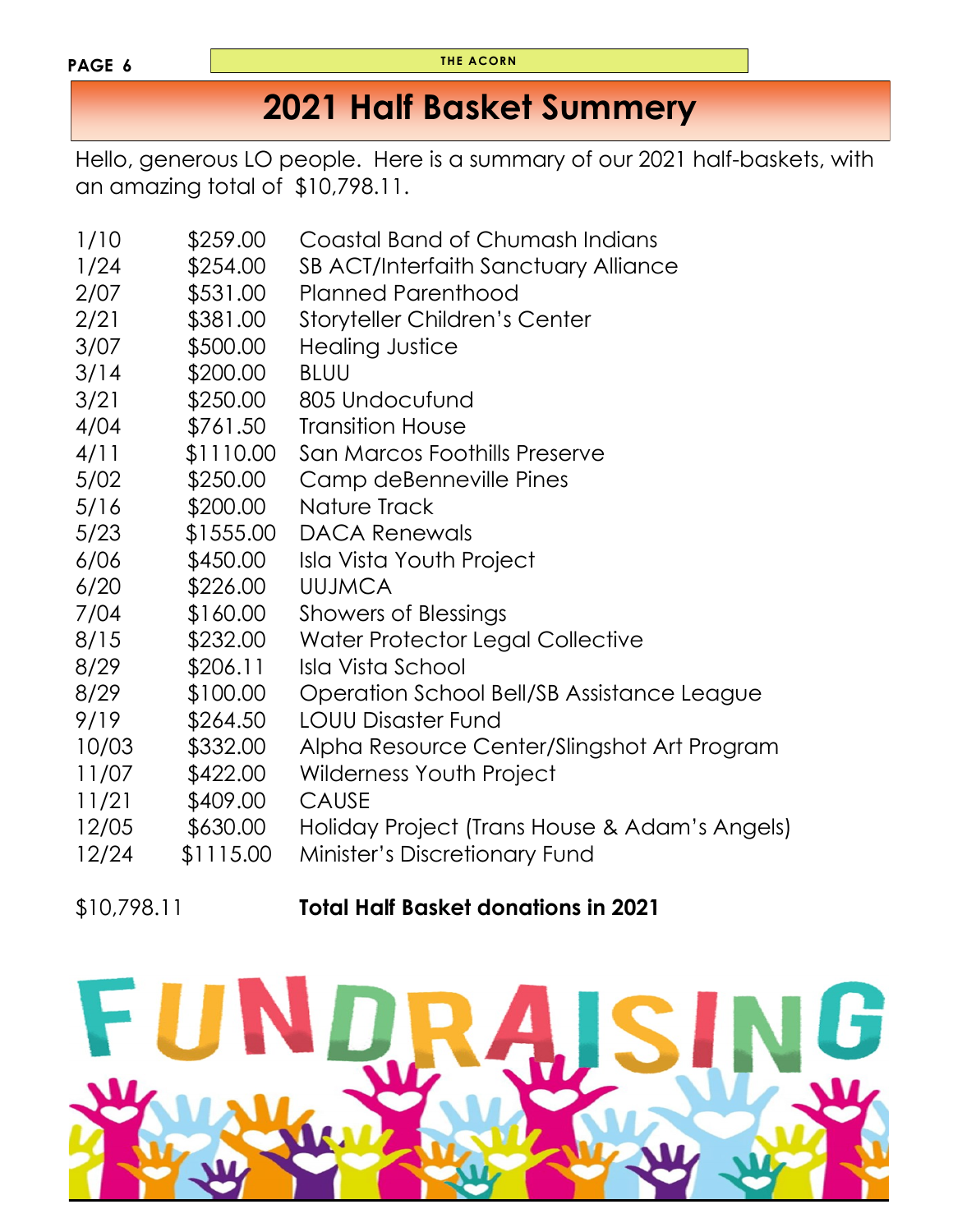## **LOUUC Common Read/Discussion**

LOUUC Common Read: February 13, 2022 Join members of our Social Justice Ministry in a discussion of one of the UUA Common Read selections: *Breathe: A Letter to my Sons* by Imani Perry. In *Breathe*, Perry gives us a look into what it means to love her children—her Black sons—in a world that may not. What it means to arm them with information, history, culture, spirit, pride, and joy. What it means to celebrate with them the vastness of their lineage and the tight network of community, which affords them an impenetrable freedom to be. To just . . . be. You can buy it on-line from Amazon Smile, Available on Kindle, Amazon Smile, and Beacon Press. Only 163 pp., but a thoughtful read. Carolyn & Jan have copies and are willing to lend them out.



## **Food Collection continues**

Thanks as always to those of you who continue to generously contribute food to the Santa Barbara Food Bank. Your generosity is truly heartwarming! This terrific organization is filling an even larger-than-usual need in our community. We are glad to have Live Oak support their efforts, and workers at the Food Bank continue to express their appreciation!

Items that are particularly appreciated include: canned goods such as tuna, fruit, beans, and soups; peanut butter; pasta; rice; cereal. We gather items every Tuesday.

Food may be donated in one of three ways on any day of the week.

- (1)You can drop off donations in boxes that we have put out at Live Oak on the patio just outside of the cottage;
- (2) You can drop off donations in a box we have left outside of our front door at home: 6542 Camino Caseta in Goleta; or

(3) You can get in touch with us via email ([morganfamily1@cox.net\)](mailto:morganfamily1@cox.net) for a pickup at your home. Just leave food donations in a bag (preferably paper) outside of your door. Thanks for your support of families in our community! Carter and Wendy Morgan